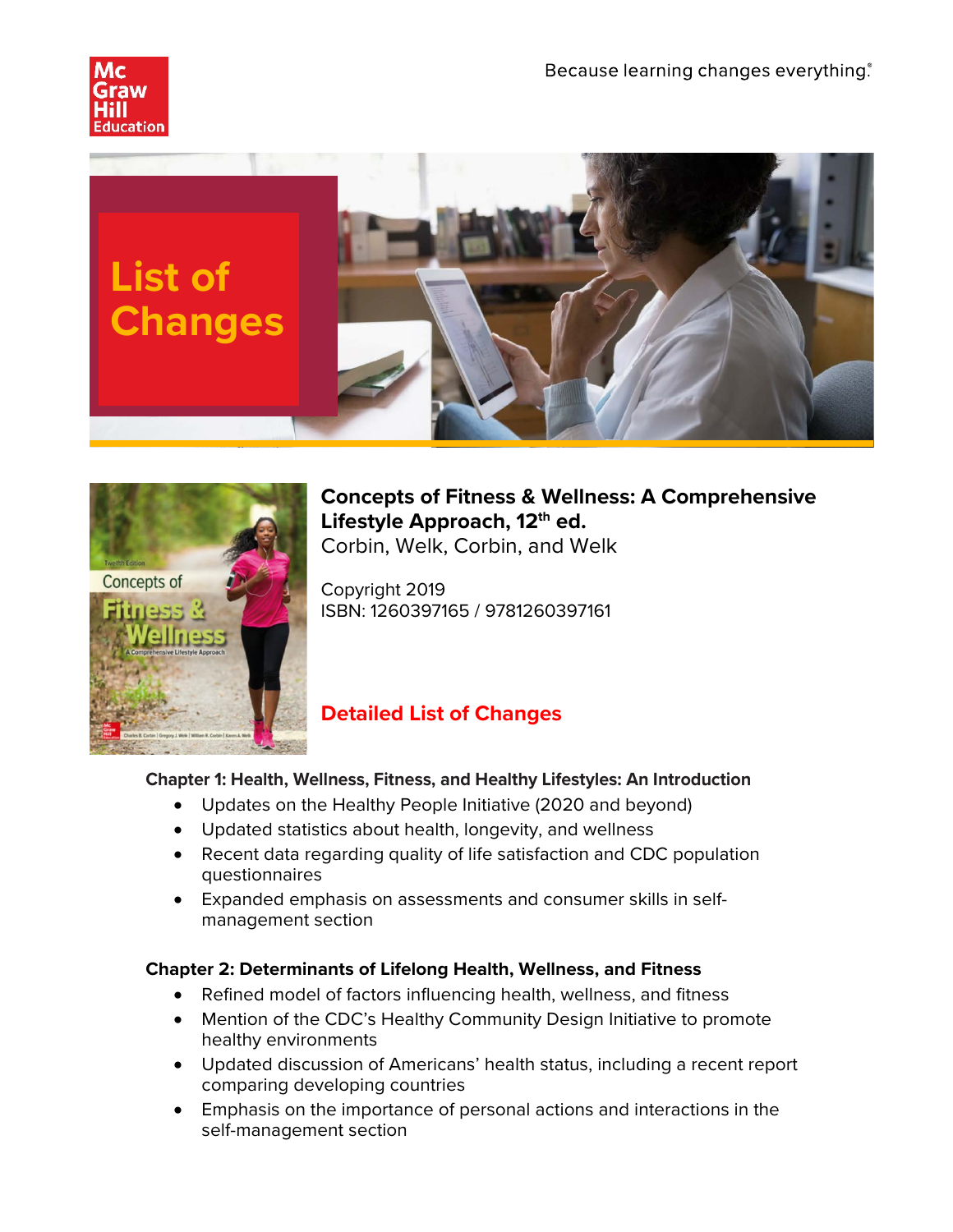## **Chapter 3: Self-Management Skills for Health Behavior Change**

- Reformatted and expanded descriptions of self-management skills
- New perspectives on SMART goals
- Emphasis on self-planning skills in the self-management section

#### **Chapter 4: Preparing for Physical Activity**

- Updated section on exercise screening guidelines, including the new PAR-Q+
- Updated material on the treatment of injuries (RICE model)
- New discussion on water versus fluid replacement drinks and their benefits
- New information on smartphone apps that help monitor environmental conditions
- Emphasis on building knowledge and balancing attitudes in the selfmanagement section

## **Chapter 5: The Health Benefits of Physical Activity**

- New sections on descriptions/implications of sedentary behavior
- Overview of the American Heart Association's *Life's Simple 7* lifestyles
- Updates from the 2018 *Physical Activity Guidelines for Americans*
- Revised guidelines for hypertension
- Updated information on the benefits of muscular fitness
- Discussion of new technologies researchers are using to track health data
- Emphasis on building knowledge and changing beliefs in the selfmanagement section

# **Chapter 6: How Much Physical Activity Is Enough?**

- New information from the 2018 *Physical Activity Guidelines for Americans*
- Clarifications about the "weekend warrior" approach to physical activity
- Updated statistics on adults meeting the latest physical activity guidelines
- Emphasis on building confidence and motivation in the self-management section

# **Chapter 7: Adopting an Active Lifestyle**

- New sections on terminology and guidelines related to sedentary behavior
- New content on the health risks of sedentary behavior, including mention of "is sitting the new smoking?"
- Emphasis on planning and monitoring in the self-management section

#### **Chapter 8: Cardiorespiratory Endurance**

• New information based on the 2018 *Physical Activity Guidelines for Americans*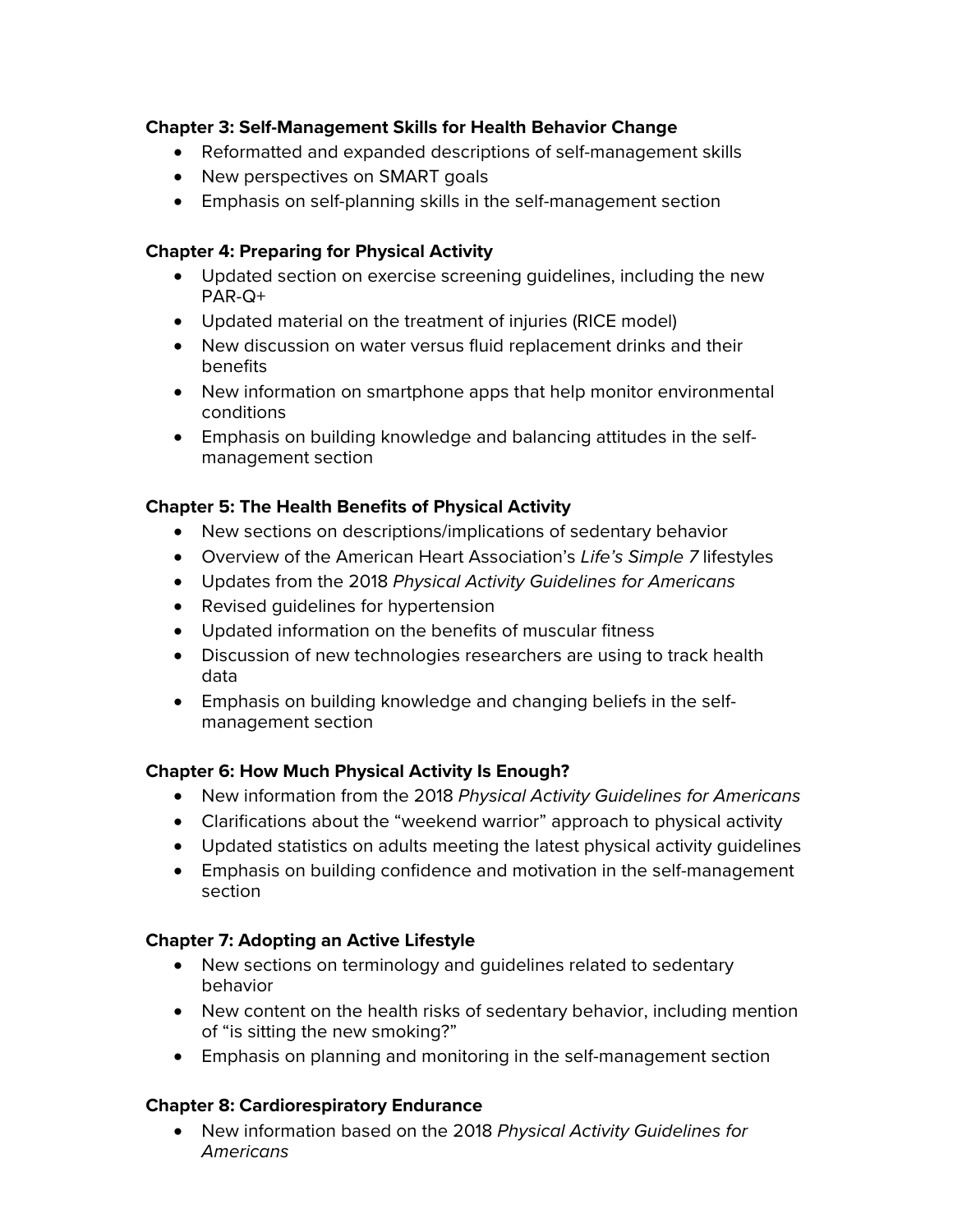- Updates on studies that indicate the powerful benefits of vigorous exercise
- New explanation of online target heart rate calculators
- More detailed discussion on high-intensity interval training (HIIT)
- Discussion of research on developing medication to replace exercise
- Emphasis on monitoring and assessment in the self-management section

#### **Chapter 9: Vigorous Aerobics, Sports, and Recreational Activities**

- New section clarifying the nature of vigorous exercises
- Updated information on patterns and trends in sports and recreation
- Highlights of the ACSM fitness trend report
- New discussion of "Fitness in the Parks" and group fitness trends
- New data on wearable fitness technology
- Emphasis on building confidence, motivation, and monitoring in the selfmanagement section

## **Chapter 10: Muscle Fitness and Resistance Exercise**

- New information about health benefits from resistance exercise
- New descriptions of the multidimensionality of muscle fitness
- New discussion of "smart clothes"
- Emphasis on planning and assessment in the self-management section

## **Chapter 11: Flexibility**

- Completely updated section on the factors that influence flexibility
- Completely updated section on flexibility, injuries, and rehabilitation
- Revised section on stretching methods
- New section on functional fitness, posture, and flexibility-based activities
- Emphasis on consumer performance skills in the self-management section

#### **Chapter 12: Body Mechanics: Posture, Questionable Exercises, and Care of the Back and Neck**

- Revised section on descriptions and roles of the core musculature
- Revised content on causes and consequences of back and neck pain
- New content on the prevention of (and rehabilitation from) back and neck problems
- Updated explanations for why posture is important for back and neck health
- Emphasis on planning, assessment, and changing beliefs in the selfmanagement section

#### **Chapter 13: Performance Benefits of Physical Activity**

- New content on the importance of more focused and structured training for high-level performance
- New information on concussion awareness and education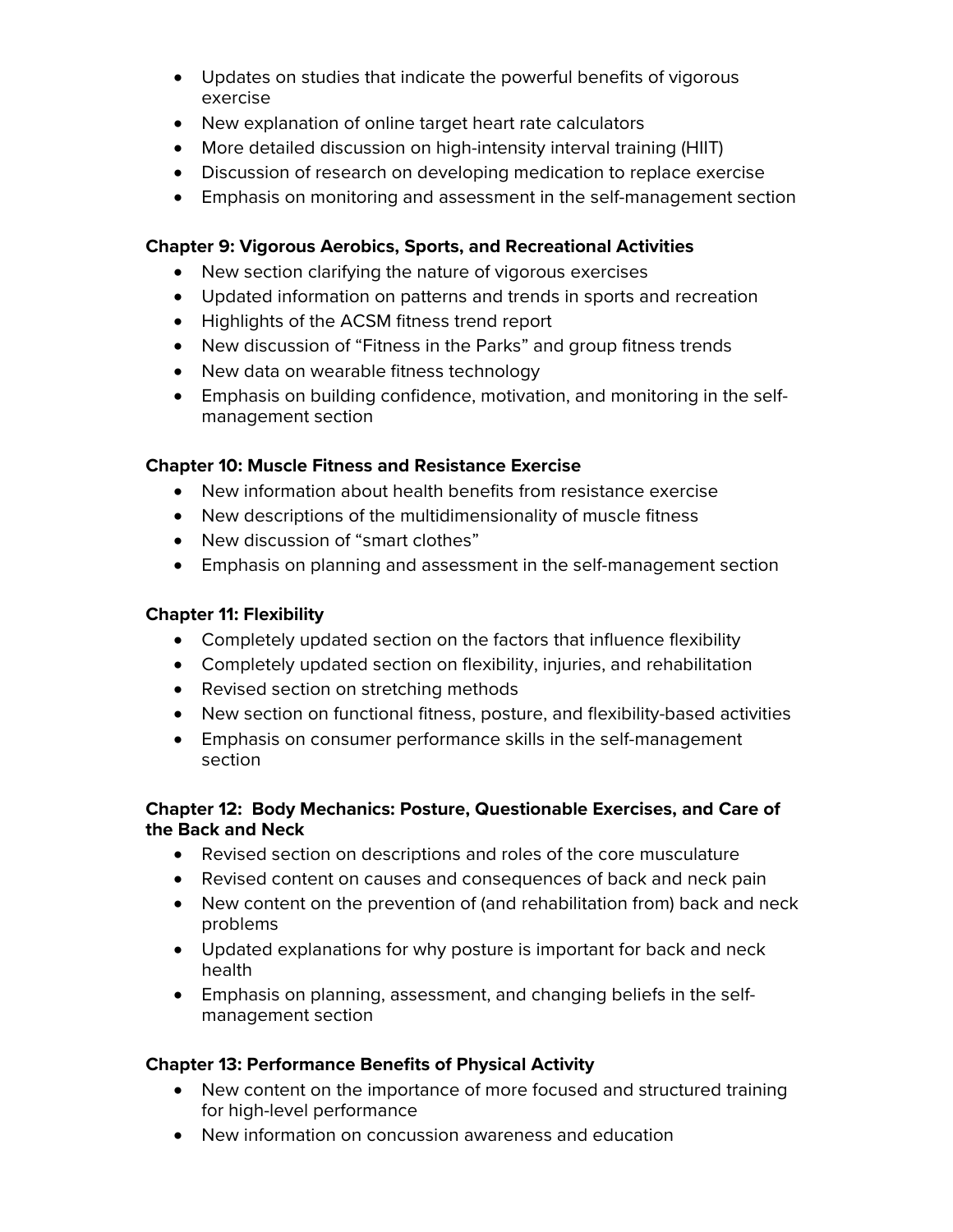- New discussion of WHOOP technology monitoring rest and recovery
- Emphasis on planning and consumer skills in the self-management section

#### **Chapter 14: Body Composition**

- Updated information on the prevalence of obesity and extreme obesity
- New content on how to understand and interpret information about the obesity epidemic
- Consequences of the designation of obesity as a disease
- Updated content on obesity treatment guidelines
- Emphasis on assessment considerations in the self-management section

#### **Chapter 15: Nutrition**

- Clarifications and descriptions of the latest Dietary Guidelines for Americans
- New section "Understanding Contemporary Nutrition Terms, Issues, and Food Preferences" that includes content on glucose intolerance and genetically modified foods
- Updated information on the FDA's prohibition on trans fats
- Emphasis on building knowledge, confidence, and motivation in the selfmanagement section

## **Chapter 16: Managing Diet and Activity for Healthy Body Fatness**

- New information on consumer weight loss programs
- Updated content on losing body fat
- Strategies for confronting an obesogenic environment
- Emphasis on overcoming barriers, social support, and relapse prevention in the self-management section

#### **Chapter 17: Stress and Health**

- New content on stress in contemporary society
- Updated information on the sources of stress
- Clarification on how stress affects health and wellness
- Emphasis on assessment and balancing attitudes in the self-management section

#### **Chapter 18: Stress Management, Relaxation and Time Management**

- Completely reorganized content to improve flow of information
- Updated descriptions and information on the principles of stress management
- New research on the impact of online social networks
- Emphasis on coping and consumer skills in the self-management section

#### **Chapter 19: The Use and Abuse of Tobacco**

• Updated statistics on smoking patterns and trends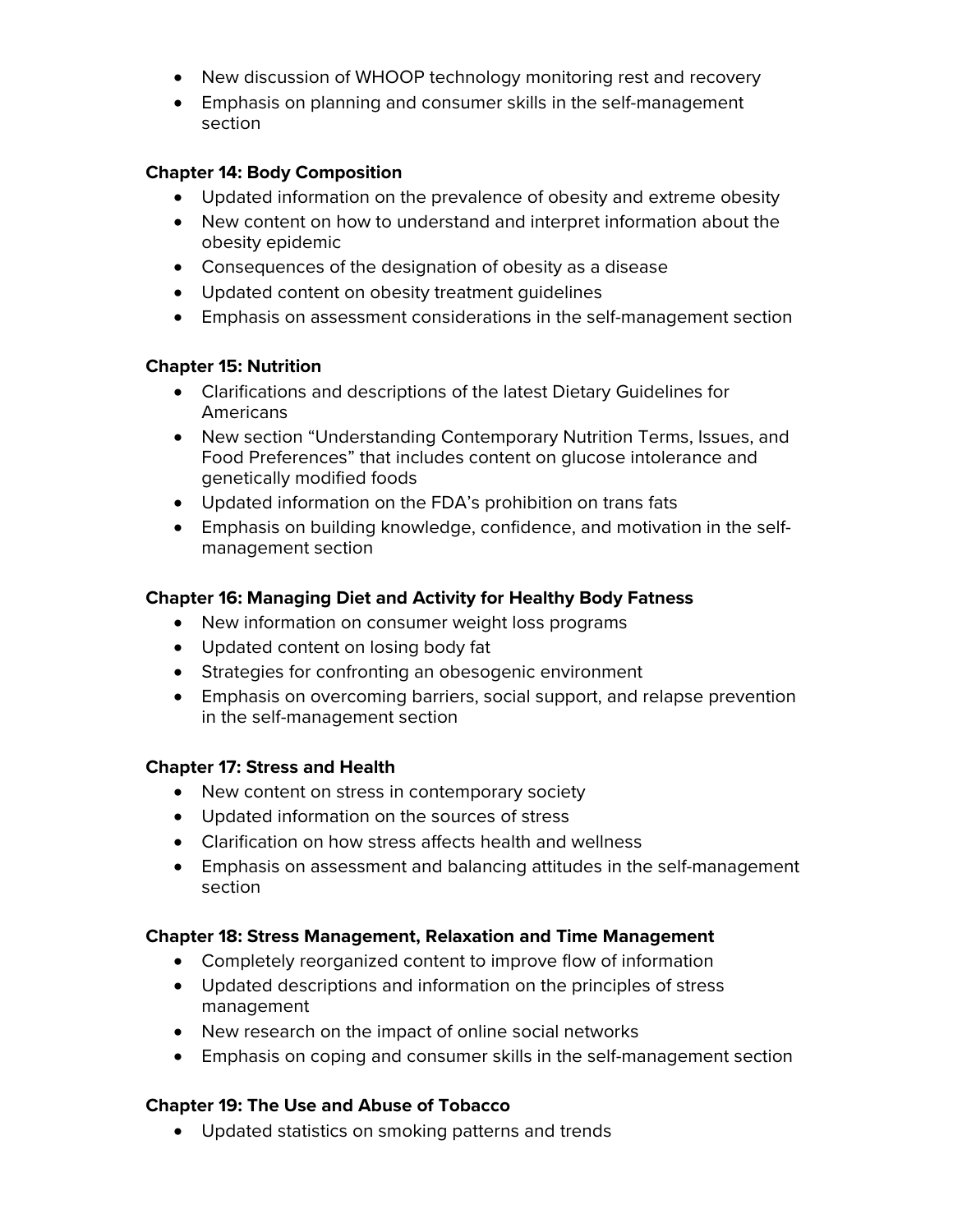- New information on the impact of the media and marketing of tobacco
- Updated information on issues with e-cigarettes
- Emphasis on building self-confidence and motivation in the Selfmanagement section

#### **Chapter 20: The Use and Abuse of Alcohol**

- Updated statistics and risks related to drinking and driving
- Updated information on campus strategies related to alcohol abuse
- Recent debates about college drinking and Greek life
- New apps designed to assist addiction treatment
- Emphasis on self-assessment and self-monitoring skills

## **Chapter 21: The Use and Abuse of Other Drugs**

- Completely reorganized structure to improve flow of information
- Updated statistics and graphics on the costs of drug abuse in society
- Patterns, trends, and consequences associated with legalized marijuana
- Emphasis on consumer skills in the self-management section

#### **Chapter 22: Preventing Sexually Transmitted Infections**

- Updated statistics on the prevalence of different sexually transmitted infections
- Updates on progress with HIV treatment and vaccine development
- New discussion of the "Me Too" movement and sexual misconduct
- New Information on the CDC's "Talk, Test, and Treat" STI-prevention campaign
- Emphasis on communication skills in the self-management section

# **Chapter 23: Cancer, Diabetes, and Other Health Threats**

- Updated statistics on prevalence and death rates from various cancers
- New screening guidelines for breast and prostate cancers
- New content on skin cancer and labeling of sunscreen products
- Revised content and descriptions of diabetes
- Emphasis on consumer skills and assessment in the self-management section

## **Chapter 24: Evaluating Fitness and Wellness Products: Becoming an Informed Consumer**

- Updates on quackery in the health and fitness industry
- Updated guidelines on use of vitamin and mineral supplements
- New examples of fraud in the dietary supplement industry
- Features and drawbacks on online personal training resources
- New information on the FDA's MedWatch alert system to report consumer fraud
- Emphasis on communication skills in the self-management section